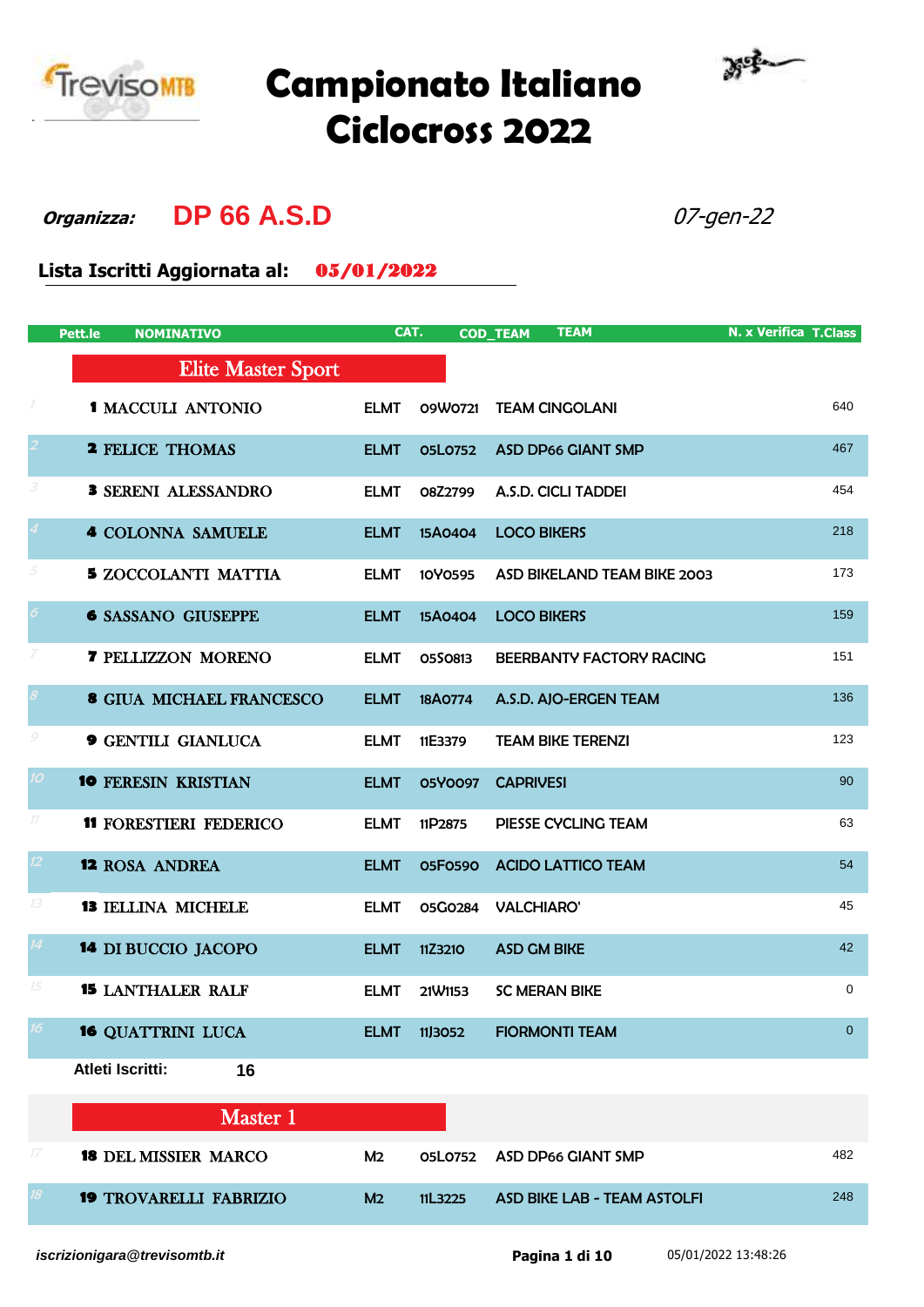|                 | <b>NOMINATIVO</b><br>Pett.le    |                | CAT.           | <b>TEAM</b><br><b>COD_TEAM</b>                      | <b>N. x Verifica T.Class</b> |
|-----------------|---------------------------------|----------------|----------------|-----------------------------------------------------|------------------------------|
| 19              | <b>20 GATTI GIOVANNI</b>        | M <sub>2</sub> | 11Z3210        | <b>ASD GM BIKE</b>                                  | 243                          |
| 20 <sup>°</sup> | 21 SERRANI EMANUELE             | M <sub>2</sub> | <b>09R0308</b> | <b>AS.DIL. PEDALE AGUGLIANESE</b>                   | 172                          |
| 21              | 22 MARINI MIRKO                 | M <sub>2</sub> | <b>08U2755</b> | A.S.D. CICLOSPORT POGGIBONSI                        | 161                          |
| 22              | 23 GASPARETTO STEFANO           | M <sub>2</sub> | 0353320        | <b>TTEAM</b>                                        | 148                          |
| 23              | <b>24 ASTOLFI CHRISTIAN</b>     | M <sub>2</sub> | 11L3225        | ASD BIKE LAB - TEAM ASTOLFI                         | 113                          |
| 24              | <b>25 FATTORI ALESSIO</b>       | M <sub>2</sub> | 03J3324        | ASD BIBIONE CYCLING TEAM                            | 93                           |
| 25              | <b>26 FAVERO DAVIDE</b>         | M <sub>2</sub> | 03S3320        | <b>TTEAM</b>                                        | 86                           |
| 26 <sub>2</sub> | <b>27 MAZZUCCHELLI SAMUEL</b>   | M <sub>2</sub> | O2T4549        | <b>STM ASSOCIAZIONE SPORTIVA</b><br><b>DILETTAN</b> | 60                           |
| 27              | 28 RUGGIERO LIBERO              | M <sub>2</sub> | 11L2976        | ASD MTBSANTAMARINELLA<br><b>CICLIMONTANIN</b>       | 28                           |
| 28              | <b>29 ALTINIER CRISTIAN</b>     | M <sub>2</sub> | 05W0825        | <b>LA ROCCIA TEAM</b>                               | 23                           |
| 29              | <b>30 ZAMPIERI MICHELE</b>      | M <sub>2</sub> | O3H3186        | <b>TEAM RUDY PROJECT</b>                            | 20                           |
| 30 <sub>1</sub> | 31 COSTANZO ANDREA              | M <sub>2</sub> | 18A0774        | A.S.D. AJO-ERGEN TEAM                               | $\overline{0}$               |
| 31              | <b>32 CASAGRANDE ROBERTO</b>    | M <sub>2</sub> | 03P2696        | SPEZZOTTO BIKE TEAM                                 | 0                            |
| 32 <sub>2</sub> | <b>33 CUSIN SIMONE</b>          | M <sub>2</sub> | 03J3324        | <b>ASD BIBIONE CYCLING TEAM</b>                     | $\mathbf{0}$                 |
| 33              | 34 CANDUSSO GIORGIO             | M <sub>2</sub> | <b>05U0591</b> | <b>FUN BIKE-CUSSIGH BIKE</b>                        | 0                            |
|                 | Atleti Iscritti:<br>17          |                |                |                                                     |                              |
|                 | Master 2                        |                |                |                                                     |                              |
| 34              | <b>35 CANCHERINI MATTEO</b>     | M1             | O2T4549        | STM ASSOCIAZIONE SPORTIVA<br><b>DILETTAN</b>        | 698                          |
| 35 <sub>5</sub> | 36 CARACCIOLO LEONARDO          | M1             | 10H0852        | <b>TRIONO RACING S.C. CENTROBICI</b>                | 511                          |
| 36              | 37 FERRAZZO NICOLO'             | M1             | 0353320        | <b>TTEAM</b>                                        | 349                          |
| 37              | 38 CHIERUZZI LEONARDO           | M1             | 10X0531        | G.S. AVIS AMELIA A.S.D.                             | 312                          |
| 38              | <b>39 PIRAZZOLI ANDREA</b>      | M1             | 09W0721        | <b>TEAM CINGOLANI</b>                               | 273                          |
| 39              | <b>40 AGOSTINELLI SAMUELE</b>   | M1             | <b>09K0933</b> | PASSATEMPO CYCLING TEAM ASD                         | 223                          |
| 40              | <b>41 CAMPAGNOLO MARCELLO</b>   | M1             | 05T0814        | SPORTWAY CYCLING TEAM                               | 147                          |
| 41              | <b>42 BETTIN NICOLA</b>         | M1             | 03J3324        | <b>ASD BIBIONE CYCLING TEAM</b>                     | 146                          |
| 42              | <b>43 BERTUZZO PIER FILIPPO</b> | M1             | 03J3324        | ASD BIBIONE CYCLING TEAM                            | 133                          |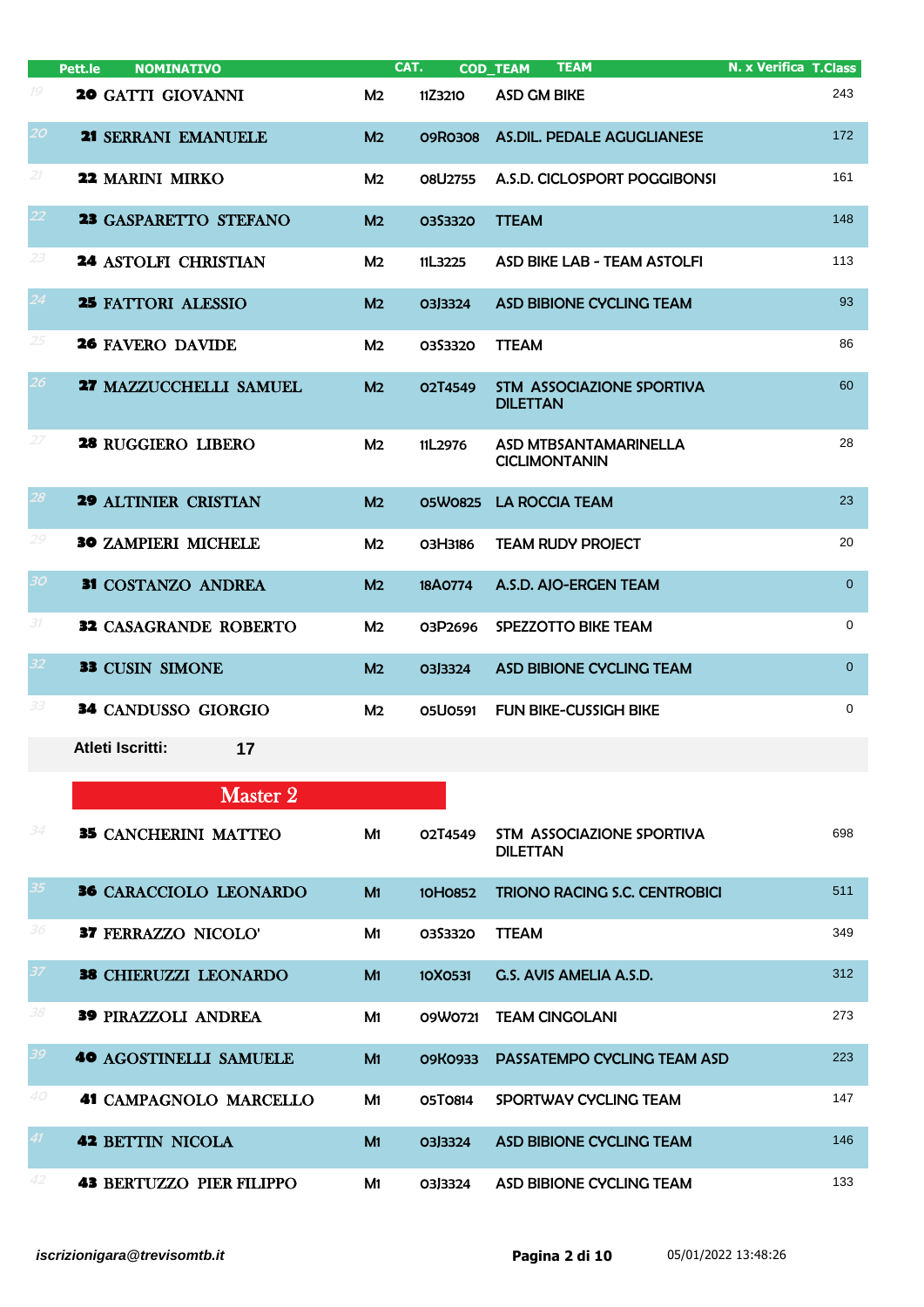|    | Pett.le<br><b>NOMINATIVO</b> |                | CAT.           | <b>COD TEAM</b><br>TEAM                      | N. x Verifica T.Class |
|----|------------------------------|----------------|----------------|----------------------------------------------|-----------------------|
| 43 | <b>44 QUINTIERO LUIGI</b>    | M1             | 11E3379        | <b>TEAM BIKE TERENZI</b>                     | 130                   |
| 44 | <b>45 PRETE LUCA</b>         | M1             | 11M3063        | FUN BIKE A.S.D.                              | 128                   |
| 45 | <b>46 SFOGGIA ANDREA</b>     | M <sub>1</sub> | <b>03S3320</b> | <b>TTEAM</b>                                 | 63                    |
| 46 | <b>47 GIRALDIN GIANLUCA</b>  | M1             | 03Y3201        | ASD-GS-CICLISTEFANELLI                       | 32                    |
| 47 | <b>48 MARSON NICOLA</b>      | M <sub>1</sub> | 03P2696        | SPEZZOTTO BIKE TEAM                          | 29                    |
| 48 | <b>49 PROIETTI MATTIA</b>    | M <sub>1</sub> | 10B0854        | ASD VELO CLUB RACING ASSISI<br><b>BASTIA</b> | 28                    |
| 49 | <b>50 PIRAS EROS</b>         | M <sub>1</sub> | <b>18CO703</b> | <b>ASD DONORI BIKE TEAM</b>                  | 26                    |
| 50 | <b>51 VOGRIG FLAVIO</b>      | M1             | 05G0284        | <b>VALCHIARO'</b>                            | 21                    |
| 51 | <b>52 PIRAS MICHELE</b>      | M <sub>1</sub> | O6F0864        | <b>TEAM MARCHISIO BICI</b>                   | $\overline{0}$        |
|    | Atleti Iscritti:<br>18       |                |                |                                              |                       |
|    | Master 3                     |                |                |                                              |                       |
| 52 | <b>53 CATTEDRA COSIMO</b>    | МЗ             | 14R1824        | <b>TEAM PREVIEW SEI SPORT</b>                | 500                   |
| 53 | <b>54 DEL RICCIO CARMINE</b> | M <sub>3</sub> | 21E0404        | <b>SUNSHINE RACERS ASV NALS</b>              | 469                   |
| 54 | <b>55 SARACINO CARLO</b>     | ΜЗ             | 14Y0484        | SCUOLA CICL. TUGLIESE V. NIBALI              | 272                   |
| 55 | <b>56 LAVARDA DIEGO</b>      | M <sub>3</sub> | O3E3248        | <b>FOX TEAM</b>                              | 242                   |
| 56 | <b>57 IACONI FABRIZIO</b>    | ΜЗ             | 09J1005        | <b>BIKE RACING TEAM ASD</b>                  | 179                   |
| 57 | <b>58 BELLETTI DAVIDE</b>    | M <sub>3</sub> | O2T4059        | <b>MX PROJECT</b>                            | 120                   |
| 58 | <b>59 PASA IVAN</b>          | МЗ             | 03J3065        | A.S.D. CICLI ROSSI                           | 110                   |
| 59 | <b>60 ZANETTI GIANNI</b>     | M <sub>3</sub> | 07V0035        | <b>U.S. FORTI E LIBERI - ZANETTI CICLI</b>   | 101                   |
| 60 | 61 BALDUCCI LUIGI            | МЗ             | 09V0528        | <b>TEAM CO.BO PAVONI</b>                     | 101                   |
| 61 | 62 RE LUCA                   | M <sub>3</sub> | 09J1005        | <b>BIKE RACING TEAM ASD</b>                  | 93                    |
| 62 | <b>63 PIOTTO BRYAN</b>       | МЗ             | 05J0774        | A.S.D. BANDIZIOL CYCLING TEAM                | 93                    |
| 63 | <b>64 BRUZZONE CARLO</b>     | M <sub>3</sub> | 02R2075        | <b>PAVAN FREE BIKE ASD</b>                   | 72                    |
| 64 | <b>65 MATTEI ALESSANDRO</b>  | МЗ             | 11P3236        | <b>BIKE PLUS VOLATA CYCLING</b>              | 63                    |
| 65 | <b>66 PONZO DOMENICO</b>     | M <sub>3</sub> | 11P2875        | <b>PIESSE CYCLING TEAM</b>                   | 59                    |
| 66 | <b>67 PAOLINO GIUSEPPE</b>   | МЗ             | 10B0551        | U.C. PETRIGNANO A.S.D.                       | 45                    |
| 67 | <b>68 CAMERIN ANDREA</b>     | M <sub>3</sub> | 03J2843        | <b>TEAM DINAMIK</b>                          | 40                    |
|    |                              |                |                |                                              |                       |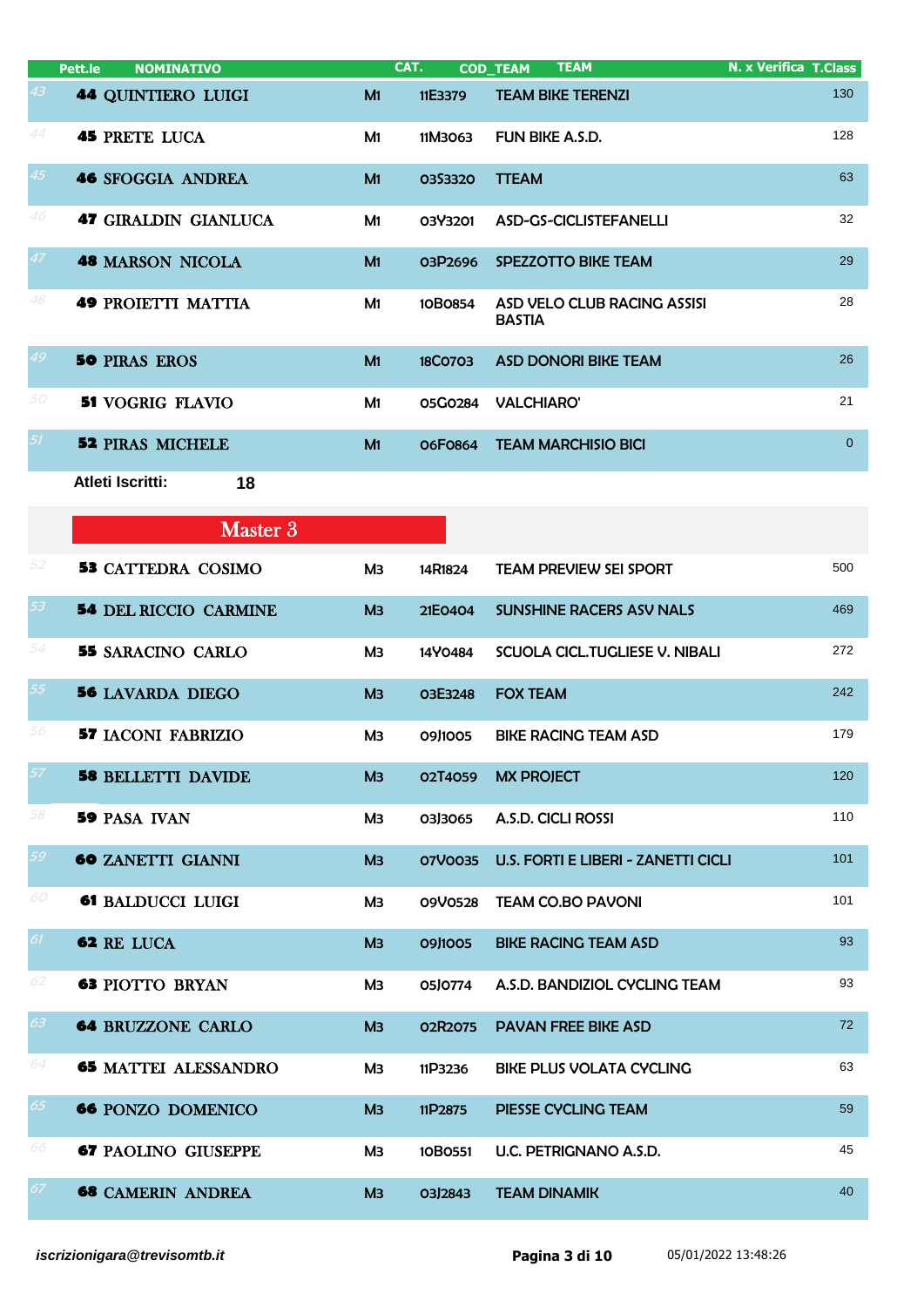|                 | <b>NOMINATIVO</b><br>Pett.le        |                | CAT.           | <b>TEAM</b><br><b>COD_TEAM</b>                | <b>N. x Verifica T.Class</b> |
|-----------------|-------------------------------------|----------------|----------------|-----------------------------------------------|------------------------------|
| 68              | <b>69 LOVICU ANDREA</b>             | ΜЗ             | 18V0617        | BIKE TEAM DEMURTAS NUORO                      | 35                           |
| 69              | <b>70 GAMBINO TOMMASO</b>           | M <sub>3</sub> | 17Q2193        | <b>SPORT WEB SICILIA</b>                      | 26                           |
| 70              | 71 SGRICCIA MASSIMILIANO            | Mз             | 11K2871        | ASD MENTANA CICLISMO                          | 19                           |
| ZI              | 72 IZZO ANTONIO                     | M <sub>3</sub> | <b>05F0874</b> | KI.CO.SYS. TEAM FRIULI                        | 16                           |
| 72              | <b>73 PANICI ERMANNO</b>            | Mз             | 02Y1948        | <b>MTB ITALIA</b>                             | 16                           |
| 73              | <b>74 LEGHISSA CHRISTIAN</b>        | M <sub>3</sub> | 03Q2929        | G. C. MONTEGRAPPA A.S.D.                      | 8                            |
| 74              | <b>75 BENETELLO MAURO</b>           | M <sub>3</sub> | 02J4333        | <b>TEAM RIDICULOUS</b>                        | $\mathbf 0$                  |
| 75              | <b>76 SCHIRRU NICOLA</b>            | M <sub>3</sub> | <b>18CO7O3</b> | <b>ASD DONORI BIKE TEAM</b>                   | $\overline{0}$               |
| 76              | <b>77 CARRER MARINO</b>             | Mз             | 14Q1085        | <b>ASD TEAM EUROBIKE</b>                      | $\mathbf 0$                  |
| 77              | 78 GRILLO RENO                      | M <sub>3</sub> | 02J4333        | <b>TEAM RIDICULOUS</b>                        | $\mathbf 0$                  |
| 78              | 79 PREGNOLATO ANGELO                | ΜЗ             | 03N2943        | <b>ADRIA BIKE</b>                             | $\mathbf 0$                  |
|                 | <b>Atleti Iscritti:</b><br>27       |                |                |                                               |                              |
|                 | <b>Master 4</b>                     |                |                |                                               |                              |
| 79              | <b>1 CAPITANEO DONATO</b>           | M4             | 14R1824        | <b>TEAM PREVIEW SEI SPORT</b>                 | 647                          |
| 80              | 2 FOLCARELLI MASSIMO                | M <sub>4</sub> | 11B3260        | RACE MOUNTAIN FOLCARELLI TEAM                 | 630                          |
| 81              | <b>3 BONALDA GRAZIANO</b>           | M4             | O2T4549        | STM ASSOCIAZIONE SPORTIVA<br><b>DILETTAN</b>  | 367                          |
| 82              | <b>4 LALONI ALBERTO</b>             | M <sub>4</sub> | 09H1013        | <b>ABITACOLO SPORT CLUB</b>                   | 341                          |
| 83              | <b>5 DAPRETTO GIANPIERO</b>         | M4             | 05D0055        | A.S.D. FEDERCLUBTRIESTE-<br><b>TECNOEDILE</b> | 325                          |
| 84              | <b>6 PIZZI LUCCA</b>                | M <sub>4</sub> | 12W1275        | ASD MANIGA CYCLING TEAM                       | 268                          |
| 85              | <b>7 CALLA' ANGEL LISANDRO</b>      | M4             | 15P0243        | A.S.D. CICLO TEAM VALNOCE                     | 250                          |
| 86              | <b>8 ANGELINI ERNESTO</b>           | M <sub>4</sub> | 14Q0549        | "A. NARDUCCI" TEAM L. COFANO                  | 236                          |
| 87              | <b>9 MELIS CRISTIAN</b>             | M4             | 18C0703        | <b>ASD DONORI BIKE TEAM</b>                   | 221                          |
| 88              | <b>10 BELLOMO LUCA</b>              | M <sub>4</sub> | 21A1009        | <b>ZANOLINI-SÜDTIROL POST</b>                 | 212                          |
| 89              | <b>11 AZZI ROBERTO</b>              | M4             | 03J3065        | A.S.D. CICLI ROSSI                            | 212                          |
| 90              | <b>12 PERIN FABIO</b>               | M <sub>4</sub> | 05W0825        | <b>LA ROCCIA TEAM</b>                         | 200                          |
| 91              | <b>13 RAIMONDI GIOVANNI FILIPPO</b> | M4             | 09V0528        | <b>TEAM CO.BO PAVONI</b>                      | 194                          |
| 92 <sub>2</sub> | <b>14 GREGO ENEA</b>                | M <sub>4</sub> | O3A3116        | <b>JTEAM AMD</b>                              | 190                          |
|                 |                                     |                |                |                                               |                              |

*iscrizionigara@trevisomtb.it* **Pagina 4 di 10** 05/01/2022 13:48:26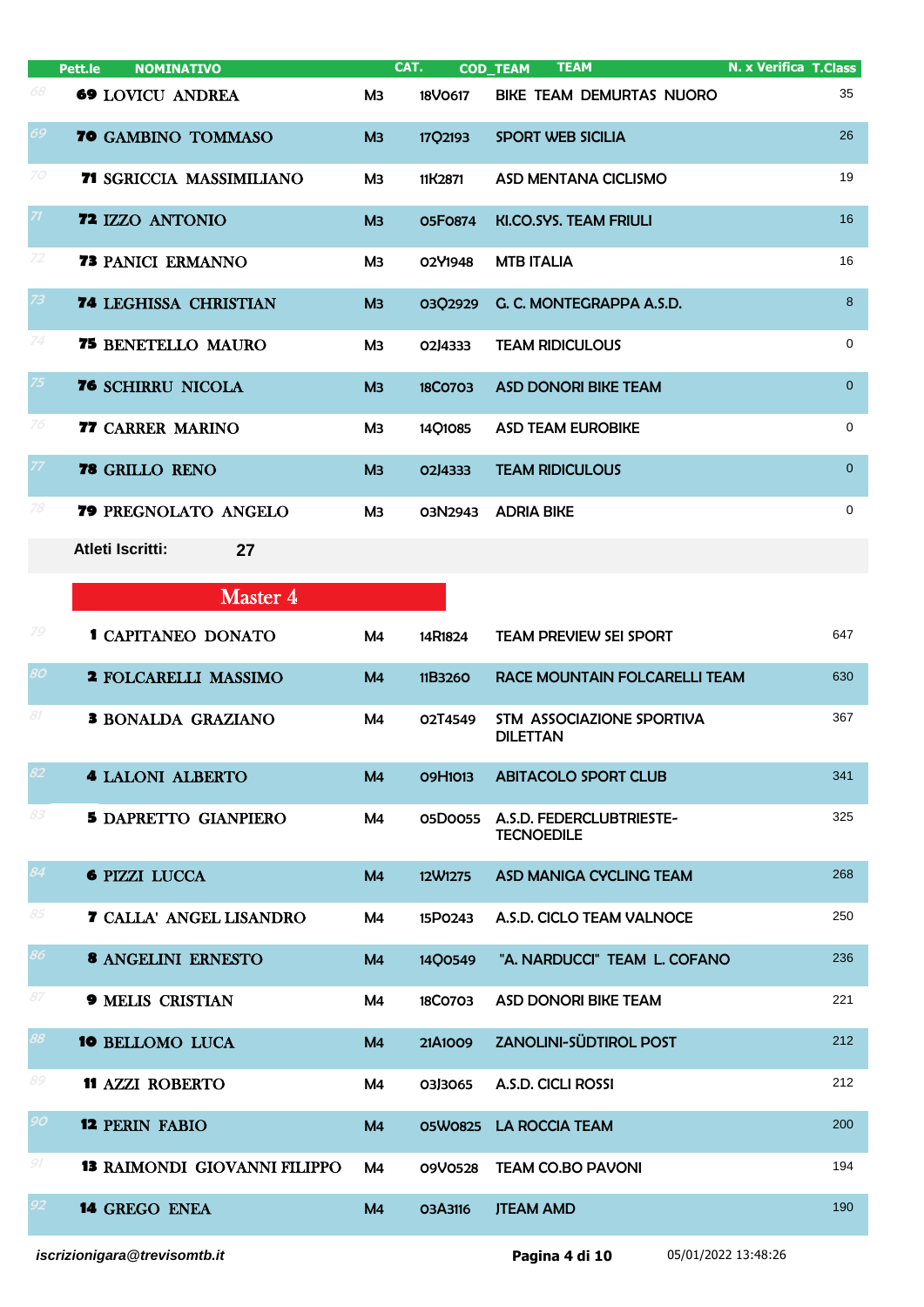|                  | <b>NOMINATIVO</b><br>Pett.le       |                | CAT.           | <b>TEAM</b><br><b>COD_TEAM</b>     | <b>N. x Verifica T.Class</b> |
|------------------|------------------------------------|----------------|----------------|------------------------------------|------------------------------|
| 93               | <b>15 SPANIO ROBERTO</b>           | M4             | <b>08A0344</b> | <b>GS BORGONUOVO</b>               | 168                          |
| 94               | <b>16 CIARLETTI EMANUELE</b>       | M <sub>4</sub> | 10B0551        | U.C. PETRIGNANO A.S.D.             | 136                          |
| 95               | <b>17 SEGRETI ANDREA</b>           | M4             | O6X1452        | <b>GS TERMO LA SPEZIA ASD</b>      | 136                          |
| 96               | <b>18 CARLI LUCA</b>               | M <sub>4</sub> | 05W0825        | <b>LA ROCCIA TEAM</b>              | 92                           |
| 97               | <b>19 SISTI NICOLA</b>             | M4             | 03W0311        | <b>CROCETTA BIKE TEAM</b>          | 80                           |
| 98               | <b>20 BRANCALEON DAVIDE ENRICO</b> | M <sub>4</sub> | O2M4551        | A.S.D. NEWSCICLISMO.COM            | 78                           |
| 99               | 21 PAVONI PAOLO                    | M4             | 09V0528        | <b>TEAM CO.BO PAVONI</b>           | 60                           |
| <b>IOC</b>       | 22 TESTA IVAN                      | M <sub>4</sub> | O2T4469        | <b>VAM RACE ASD</b>                | 60                           |
| 101              | <b>23 MANELLI RICCARDO</b>         | M4             |                | 03N2062 A.S.D. M B TEAM MACRO      | 49                           |
| 102 <sub>2</sub> | <b>24 NIGRO ROBERTO</b>            | M <sub>4</sub> | 02N4384        | <b>TEAM VALLE OLONA A.S.D.</b>     | 44                           |
| 103              | <b>25 GONFIA MICHELE</b>           | M4             |                | 10W0032 A.C.C G.S CICLI EFFE-EFFE  | 43                           |
| 104              | <b>26 MARIANI DIEGO</b>            | M <sub>4</sub> | 11K2871        | ASD MENTANA CICLISMO               | 43                           |
| 105              | 27 CUCCO LUIGI                     | M4             | 01C2379        | <b>DOTTA BIKE RACING TEAM</b>      | 19                           |
| 106              | 28 MAZGON STEFANO                  | M <sub>4</sub> | 0550813        | BEERBANTY FACTORY RACING           | 19                           |
| 107              | <b>29 STAMPATORE ANDREA</b>        | M4             | 11K2871        | ASD MENTANA CICLISMO               | 15                           |
| 108              | <b>30</b> COLOMBO ISACCO           | M <sub>4</sub> | O2Z3764        | <b>HR TEAM</b>                     | $\overline{0}$               |
| 109              | 31 DEFEDILTA MARCELLO              | M4             | 12W1275        | ASD MANIGA CYCLING TEAM            | 0                            |
| 110              | <b>32 ROCCHI RICCARDO</b>          | M <sub>4</sub> | <b>08K3297</b> | <b>VO<sub>2</sub> CYCLING TEAM</b> | $\overline{0}$               |
| 111              | <b>33 MONTANI ANDREA</b>           | M4             | 02J4333        | <b>TEAM RIDICULOUS</b>             | 0                            |
|                  | Atleti Iscritti:<br>33             |                |                |                                    |                              |
|                  | Master 5                           |                |                |                                    |                              |
| 112              | <b>35 CARRER LUIGI</b>             | M <sub>5</sub> | 14Q1085        | <b>ASD TEAM EUROBIKE</b>           | 532                          |
| 113              | <b>36 LODA NICOLA</b>              | M <sub>5</sub> | O2K4621        | <b>TEAM LODA</b>                   | 400                          |
| 114              | <b>37 PERINI PAOLO</b>             | M <sub>5</sub> | 21W0370        | S.C.ALTAIR A.S.D.                  | 350                          |
| 115              | <b>38 LONGONI GIANLUCA</b>         | M <sub>5</sub> | 02P3489        | S.C. TRIANGOLO LARIANO A.S.D.      | 336                          |
| 116              | <b>39 SALZA MICHELE</b>            | M <sub>5</sub> | 09V0528        | <b>TEAM CO.BO PAVONI</b>           | 326                          |
| 117 <sub>1</sub> | <b>40 BONAFINI STEFANO</b>         | M <sub>5</sub> | 07M1424        | <b>IEMA MTB TEAM</b>               | 272                          |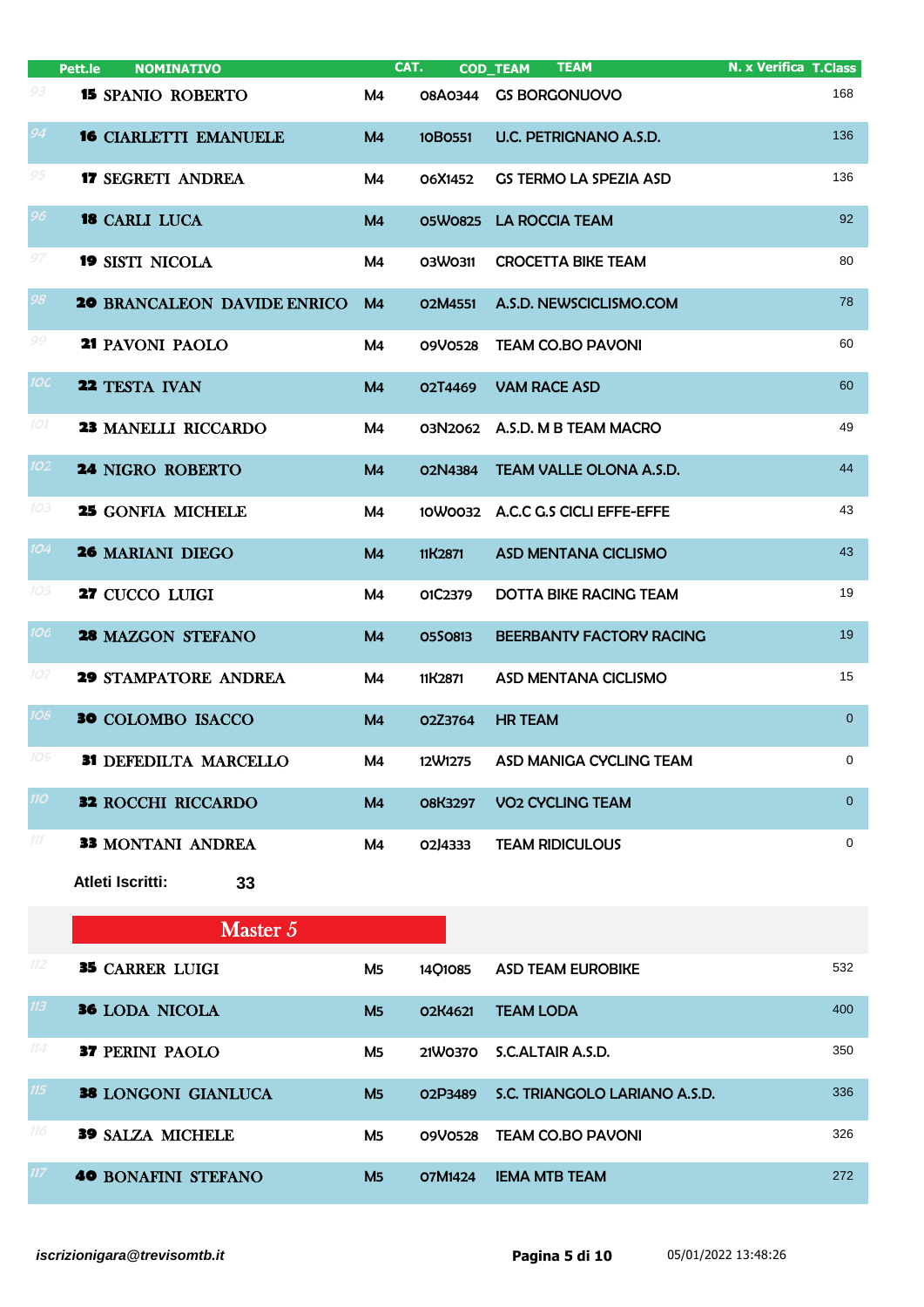|     | <b>NOMINATIVO</b><br>Pett.le |                | CAT.    | <b>TEAM</b><br><b>COD_TEAM</b>        | <b>N. x Verifica T.Class</b> |
|-----|------------------------------|----------------|---------|---------------------------------------|------------------------------|
| 118 | <b>41 BARDELLI REMO</b>      | M <sub>5</sub> | O7X1945 | <b>SPILLA TEAM ASD</b>                | 272                          |
| 119 | <b>42 GHIARONI LUIGI</b>     | M <sub>5</sub> | 07A0626 | A.C. SERRAMAZZONI                     | 256                          |
| 120 | <b>43 GIUSEPPIN SERGIO</b>   | M <sub>5</sub> | 05T0368 | DELIZIA BIKE TEAM - CASARSA           | 229                          |
| 121 | 44 MANIACCO RENZO            | M <sub>5</sub> | 0550813 | BEERBANTY FACTORY RACING              | 188                          |
| 122 | <b>45 CECCACCI LORENZO</b>   | M <sub>5</sub> | 09W0721 | <b>TEAM CINGOLANI</b>                 | 166                          |
| 123 | <b>46 MARANI EZIO</b>        | M <sub>5</sub> | 03B0148 | SOC. SPORT.SANFIORESE                 | 158                          |
| 124 | 47 PONTE MARCO               | M <sub>5</sub> | 09W0721 | <b>TEAM CINGOLANI</b>                 | 152                          |
| 125 | <b>48 SICURO SALVATORE</b>   | M <sub>5</sub> | 14Y0484 | <b>SCUOLA CICL.TUGLIESE V. NIBALI</b> | 150                          |
| 126 | <b>49 MIORIN RENATO</b>      | M <sub>5</sub> | 05Z0708 | <b>CTF</b>                            | 113                          |
| 127 | <b>50 COZZARI GERMANO</b>    | M <sub>5</sub> | 10B0551 | U.C. PETRIGNANO A.S.D.                | 112                          |
| 128 | <b>51 TOMASSINI GIANLUCA</b> | M <sub>5</sub> | 10B0551 | U.C. PETRIGNANO A.S.D.                | 106                          |
| 129 | <b>52 DECIANO MARCO</b>      | M <sub>5</sub> | 11E3379 | <b>TEAM BIKE TERENZI</b>              | 104                          |
| 130 | <b>53 GROTTA FORTUNATO</b>   | <b>M5</b>      | 14X1810 | ASD LABICICLETTASTORE.IT              | 81                           |
| 131 | <b>54 COSCIA STEFANO</b>     | M <sub>5</sub> | 11D3258 | A.S.D. LAZZARETTI RACING TEAM         | 76                           |
| 132 | <b>55 BERTONI MIRCO</b>      | M <sub>5</sub> | 02Y1948 | <b>MTB ITALIA</b>                     | 75                           |
| 133 | <b>56 DOTTA FLAVIO</b>       | M <sub>5</sub> | O1C2379 | <b>DOTTA BIKE RACING TEAM</b>         | 64                           |
| 134 | <b>57 GRISOTTO MAURIZIO</b>  | M5             | 0550813 | BEERBANTY FACTORY RACING              | 55                           |
| 135 | <b>58 PIGNOTTI GIANPIERO</b> | M <sub>5</sub> | 09J1005 | <b>BIKE RACING TEAM ASD</b>           | 37                           |
| 136 | <b>59 NOTO FILIPPO</b>       | M5             | 17L2134 | <b>ASD AREABICI RACING TEAM</b>       | 35                           |
| 137 | <b>60 FALASCA NICOLA</b>     | M <sub>5</sub> | 12W1275 | ASD MANIGA CYCLING TEAM               | 33                           |
| 138 | <b>61 SERAFIN EDDY</b>       | M5             | 03V3263 | A.S.D.MARINA CICLI SPERANDIO          | 14                           |
| 139 | <b>62 REINO SILVANO</b>      | M <sub>5</sub> | 11K2871 | <b>ASD MENTANA CICLISMO</b>           | 9                            |
| 140 | <b>63 CORTE GIUSEPPE</b>     | M5             | 11K2871 | ASD MENTANA CICLISMO                  | 4                            |
| 141 | <b>64 ZAGLIO DOMENICO</b>    | M <sub>5</sub> | 02K4404 | <b>ASD MTB NOVAGLI</b>                | $\overline{0}$               |
| 142 | <b>65 MINIATI LEONARDO</b>   | M5             | 08U2755 | A.S.D. CICLOSPORT POGGIBONSI          | 0                            |
| 143 | <b>66 GIACOMELLI MARCO</b>   | M <sub>5</sub> | O2K4621 | <b>TEAM LODA</b>                      | $\overline{0}$               |
| 144 | <b>67 PERETTI IVAN</b>       | M5             | 01U2371 | <b>LORIS BIKE PRO TEAM</b>            | 0                            |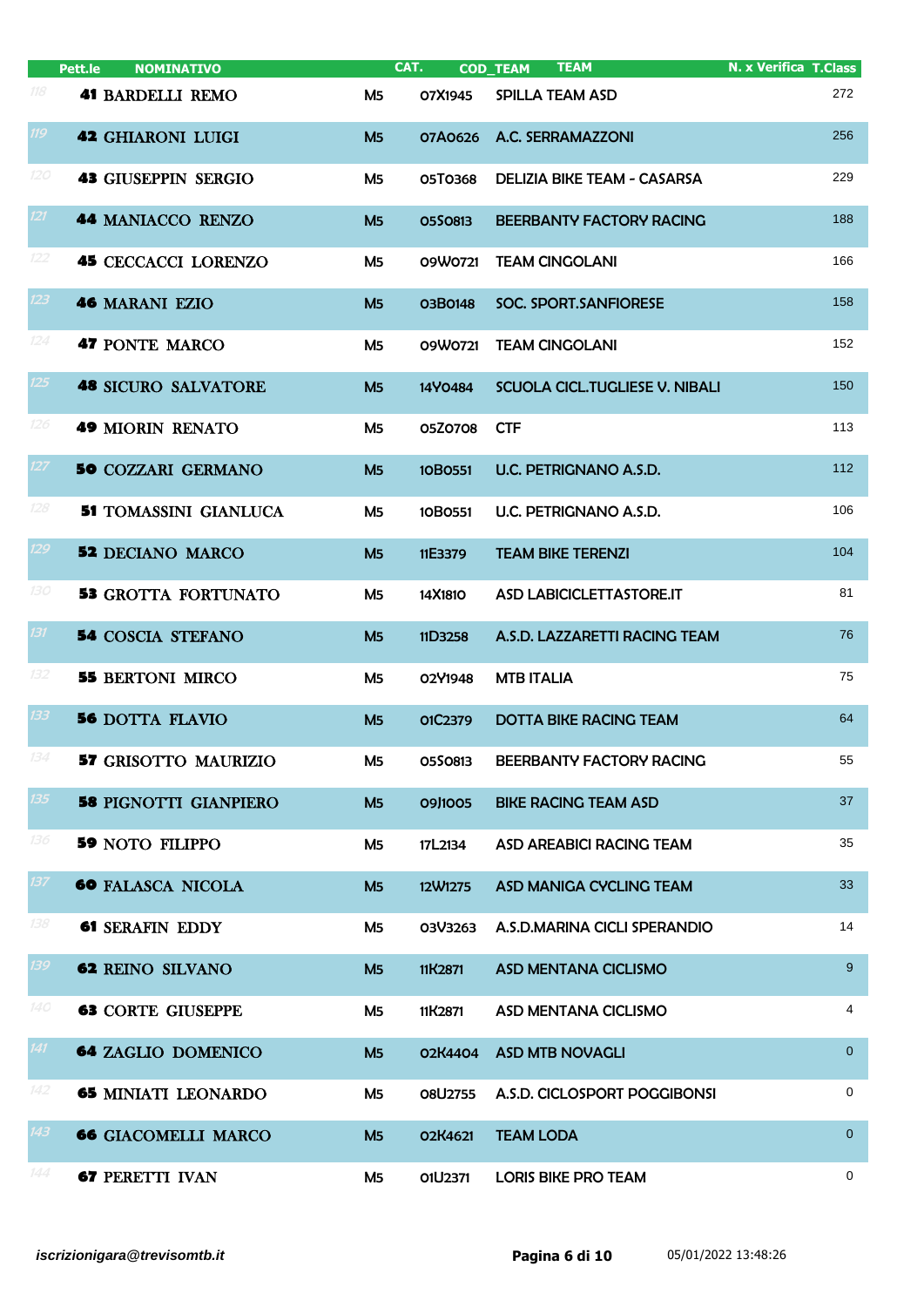|     | <b>NOMINATIVO</b><br>Pett.le |                | CAT.    | <b>TEAM</b><br><b>COD_TEAM</b>                       | N. x Verifica T.Class |
|-----|------------------------------|----------------|---------|------------------------------------------------------|-----------------------|
| 145 | <b>68 MONTANARI DAVIDE</b>   | M <sub>5</sub> | O7X1945 | <b>SPILLA TEAM ASD</b>                               | $\overline{0}$        |
|     | Atleti Iscritti:<br>34       |                |         |                                                      |                       |
|     | Master 6                     |                |         |                                                      |                       |
| 146 | 70 PALMISANO BIAGIO          | M <sub>6</sub> | 1400549 | "A. NARDUCCI" TEAM L. COFANO                         | 676                   |
| 147 | 71 MARIUZZO GIANFRANCO       | M <sub>6</sub> | 11L2976 | <b>ASD MTBSANTAMARINELLA</b><br><b>CICLIMONTANIN</b> | 558                   |
| 148 | <b>72 RIZZO MASSIMO</b>      | M <sub>6</sub> | O6X1452 | <b>GS TERMO LA SPEZIA ASD</b>                        | 388                   |
| 149 | <b>73 GENTILI SANDRO</b>     | M <sub>6</sub> | 11B3260 | RACE MOUNTAIN FOLCARELLI TEAM                        | 359                   |
| 150 | <b>74 ZOPPAS FLAVIO</b>      | M <sub>6</sub> | 0352388 | <b>EL CORIDOR TEAM</b>                               | 314                   |
| 151 | <b>75 COTTIN CORRADO</b>     | M <sub>6</sub> | 22C0672 | <b>G.S. CICLI BENATO</b>                             | 294                   |
| 152 | 76 SCHIRO SANTE              | M <sub>6</sub> | 03J3065 | A.S.D. CICLI ROSSI                                   | 290                   |
| 153 | 77 D'AMBROSIO LUIGINO        | M <sub>6</sub> | 12B1260 | A.S.D. RAMPICLUB VAL VIBRATA                         | 256                   |
| 154 | <b>78</b> CANCIANI GILBERTO  | M <sub>6</sub> | 05L0752 | <b>ASD DP66 GIANT SMP</b>                            | 242                   |
| 155 | <b>79 TURSI MAURO</b>        | M <sub>6</sub> | O1U2371 | <b>LORIS BIKE PRO TEAM</b>                           | 219                   |
| 156 | <b>80 OLIVI ALESSIO</b>      | M <sub>6</sub> | 09W0721 | <b>TEAM CINGOLANI</b>                                | 205                   |
| 157 | 81 BRUSCIOTTI MARCO          | M <sub>6</sub> | 09W0721 | <b>TEAM CINGOLANI</b>                                | 173                   |
| 158 | <b>82 NICOLETTI STEFANO</b>  | M <sub>6</sub> | O7X1888 | <b>CABLOTECH BIOTRAINING CYCLING</b><br><b>TEAM</b>  | 172                   |
| 159 | 83 POLI LUCA                 | M <sub>6</sub> | 03J3156 | V.C. SCHIO A.S.D.                                    | 158                   |
| 16C | 84 GASPARETTO GIANFRANCO     | M <sub>6</sub> | 03Y0503 | A.S.D. GRUPPO CICLISTICO ARCADE                      | 153                   |
| 161 | <b>85 ARFILLI GABRIELE</b>   | M <sub>6</sub> | 07V0035 | <b>U.S. FORTI E LIBERI - ZANETTI CICLI</b>           | 150                   |
| 162 | 86 BASTIANI MAURO            | M <sub>6</sub> | 05D0055 | A.S.D. FEDERCLUBTRIESTE-<br><b>TECNOEDILE</b>        | 117                   |
| 163 | <b>87 BAGGI FABRIZIO</b>     | M <sub>6</sub> | O2P3489 | S.C. TRIANGOLO LARIANO A.S.D.                        | 110                   |
| 164 | 88 DELLE DONNE NICOLA        | M6             | 12M1281 | DAMA PASOLINI BIKEPRO                                | 103                   |
| 165 | 89 QUATTRINI MARIO           | M <sub>6</sub> | 11,3052 | <b>FIORMONTI TEAM</b>                                | 102                   |
| 166 | 90 CASCONI PAOLO             | M <sub>6</sub> | 11D3378 | <b>PACO TEAM</b>                                     | 90                    |
| 167 | 91 LIBRIANI IVANO            | M <sub>6</sub> | 10H0852 | <b>TRIONO RACING S.C. CENTROBICI</b>                 | 85                    |
| 168 | 92 FRANCESCHINI ANDREA       | M6             | 09W0721 | <b>TEAM CINGOLANI</b>                                | 85                    |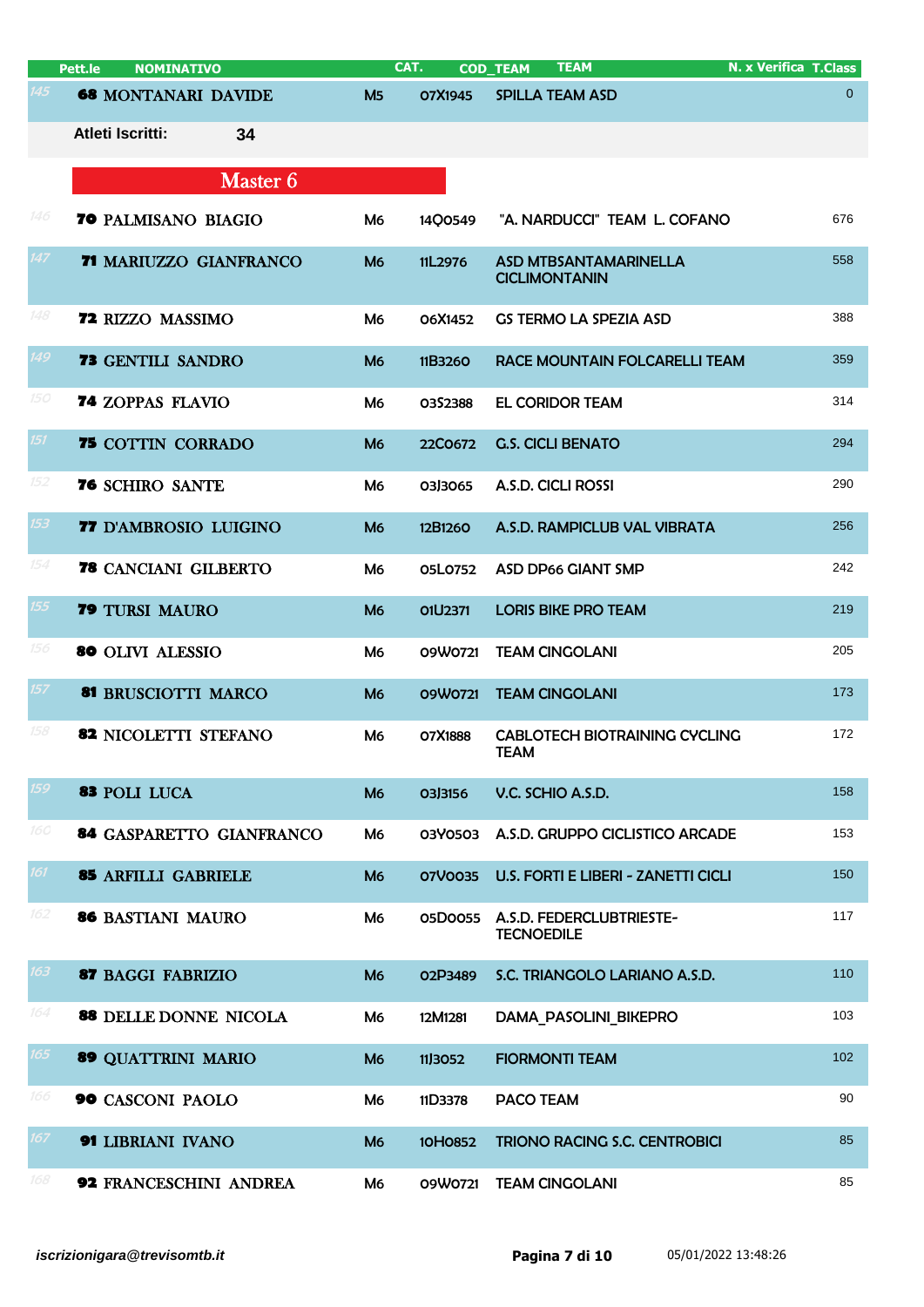|     | <b>NOMINATIVO</b><br>Pett.le  |                      | CAT.           | <b>TEAM</b><br><b>COD_TEAM</b>                       | <b>N. x Verifica T.Class</b> |
|-----|-------------------------------|----------------------|----------------|------------------------------------------------------|------------------------------|
| 169 | <b>93 GRESELE GIOVANNI</b>    | M <sub>6</sub>       | <b>03D3012</b> | <b>BREGANZE MILLENIUM</b>                            | 76                           |
| 170 | <b>94 POLINORI FLAVIANO</b>   | M <sub>6</sub>       | 09W0721        | <b>TEAM CINGOLANI</b>                                | 50                           |
| 171 | <b>95 ALBANESE CLAUDIO</b>    | <b>M<sub>6</sub></b> | 11L2976        | <b>ASD MTBSANTAMARINELLA</b><br><b>CICLIMONTANIN</b> | 46                           |
| 172 | <b>96 CHIARINI ALBERTO</b>    | M6                   | O2V3879        | <b>FLANDRES LOVE - SPORTLAND</b>                     | 38                           |
| 173 | <b>97 DISSEGNA ANDREA</b>     | <b>M<sub>6</sub></b> | 03D3012        | <b>BREGANZE MILLENIUM</b>                            | 26                           |
| 174 | 98 LOCATELLI MARCO            | M <sub>6</sub>       | 02J4333        | <b>TEAM RIDICULOUS</b>                               | 24                           |
| 175 | <b>99 TROCELLO FABRIZIO</b>   | M <sub>6</sub>       | O1U2251        | <b>CICLITORINO   DESGENA'</b>                        | $\overline{0}$               |
| 176 | <b>100 BORGHESI GIUSEPPE</b>  | M <sub>6</sub>       | 2010315        | <b>TEAM LAPIERRE - TRENTINO - ALE'</b>               | $\mathbf 0$                  |
| 177 | <b>101 MICHELINI ENZO</b>     | M <sub>6</sub>       | O7Y1946        | <b>BICI PER TUTTI</b>                                | $\overline{0}$               |
| 178 | <b>102 BASSO CESARE</b>       | M <sub>6</sub>       | O3C1431        | SCAVEZZON SQUADRA CORSE                              | $\mathbf 0$                  |
| 179 | <b>103 PAOLINO LEONARDO</b>   | M <sub>6</sub>       | 02J4333        | <b>TEAM RIDICULOUS</b>                               | $\overline{0}$               |
| 180 | <b>104 PIETROBON UGO</b>      | M <sub>6</sub>       | 03J3324        | ASD BIBIONE CYCLING TEAM                             | $\mathbf 0$                  |
|     | <b>Atleti Iscritti:</b><br>35 |                      |                |                                                      |                              |

|            | Master 7                       |                |         |                                                      |                |
|------------|--------------------------------|----------------|---------|------------------------------------------------------|----------------|
| 181        | <b>105</b> DAL GRANDE GIUSEPPE | M7             | 03 2030 | <b>ZERO 5 BIKE TEAM</b>                              | 483            |
| 182        | <b>106 ZAMBONI ANDREA</b>      | M7             | 02J4333 | <b>TEAM RIDICULOUS</b>                               | 180            |
| 183        | 107 OLIVOTTO MARCO             | M7             | 21A1009 | <b>ZANOLINI-SÜDTIROL POST</b>                        | 134            |
| 184        | <b>108 FELTRE MICHELE</b>      | M <sub>7</sub> | 11L2976 | <b>ASD MTBSANTAMARINELLA</b><br><b>CICLIMONTANIN</b> | 126            |
| 185        | <b>109 BRAIDOT MAURO</b>       | M <sub>7</sub> | 05Y0097 | <b>CAPRIVESI</b>                                     | 115            |
| 186        | <b>110 GNATTA BRUNO</b>        | <b>M7</b>      | O2Y1948 | <b>MTB ITALIA</b>                                    | 94             |
| 187        | <b>111 MICUCCI SERGIO</b>      | M7             | O9T0438 | A.S.D. GRUPPO CICLISTICO MATELICA                    | 83             |
| 188        | <b>112 VALERIO RENATO</b>      | M <sub>7</sub> |         | 05H0098 S.C.D. PEDALE SANVITESE                      | 80             |
| 189        | <b>113 BRANCATI GIULIANO</b>   | M7             | 05Y0097 | <b>CAPRIVESI</b>                                     | 58             |
| <b>19C</b> | <b>114 CHIARINI GIORGIO</b>    | M <sub>7</sub> | O2V3879 | <b>FLANDRES LOVE - SPORTLAND</b>                     | 30             |
| 191        | <b>115 LIBANORA LUCA</b>       | M7             | 05J0774 | A.S.D. BANDIZIOL CYCLING TEAM                        | 9              |
| 192        | <b>116 PIRAS ROBERTO</b>       | M <sub>7</sub> | 18CO703 | <b>ASD DONORI BIKE TEAM</b>                          | $\overline{0}$ |
| 193        | <b>117 ACUTO RICCARDO</b>      | M7             | 01N0750 | <b>ALPINA-BIKECAFE</b>                               | $\mathbf 0$    |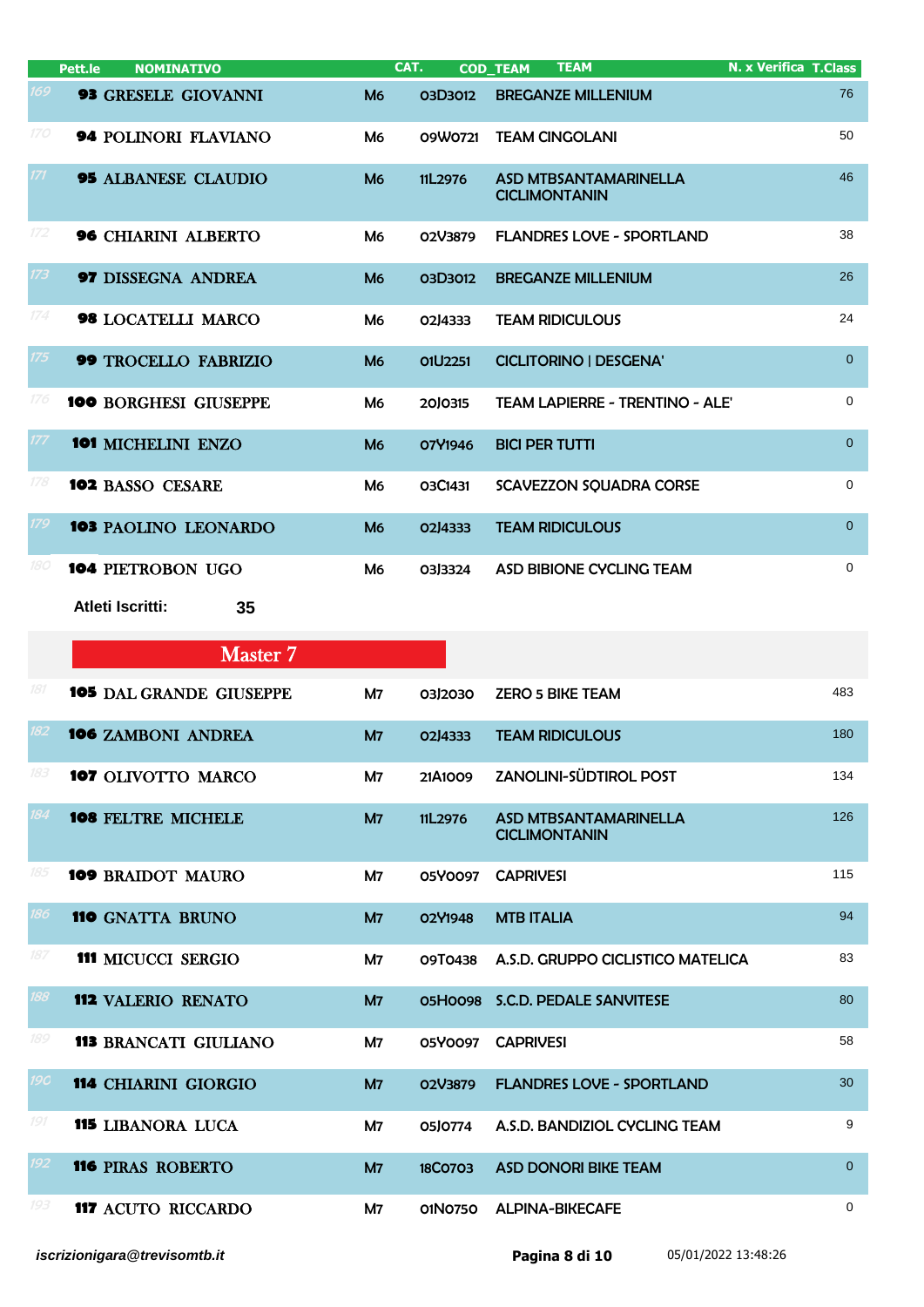|            | <b>NOMINATIVO</b><br>Pett.le  |                | CAT.           | <b>TEAM</b><br><b>COD TEAM</b>        | <b>N. x Verifica T.Class</b> |
|------------|-------------------------------|----------------|----------------|---------------------------------------|------------------------------|
| 194        | 118 COTTINI ALESSANDRO        | M <sub>7</sub> | 02J4066        | <b>MARTICA BIKE TEAM</b>              | $\overline{0}$               |
| 195        | 119 OLIVETTI LUCA             | M7             | 01U2048        | <b>LA BICICLETTERIA</b>               | $\mathbf 0$                  |
|            | <b>Atleti Iscritti:</b><br>15 |                |                |                                       |                              |
|            | Master 8                      |                |                |                                       |                              |
| 196        | 120 MONGARDI GIANFRANCO       | M8             | O7X1945        | <b>SPILLA TEAM ASD</b>                | 243                          |
| 197        | <b>121 VALENTINI MARCO</b>    | M8             | 10X0531        | G.S. AVIS AMELIA A.S.D.               | 236                          |
| 198        | 122 BURZI MASSIMO             | M8             | O8Z2799        | A.S.D. CICLI TADDEI                   | 213                          |
| 199        | <b>123 PARRO GIOVANNI</b>     | M8             | 03J2030        | <b>ZERO 5 BIKE TEAM</b>               | 170                          |
| 20 (       | <b>124 CHIERUZZI SANDRO</b>   | M8             | 10X0531        | G.S. AVIS AMELIA A.S.D.               | 163                          |
| 201        | <b>125 VELLITRI GIUSEPPE</b>  | M8             | 14Y0484        | <b>SCUOLA CICL.TUGLIESE V. NIBALI</b> | 158                          |
| 20.        | <b>126 PETTINARI ROBERTO</b>  | M8             | 09W0721        | <b>TEAM CINGOLANI</b>                 | 76                           |
| 20:        | 127 BON MARINO                | M8             | <b>05L0568</b> | A.S.D. CHIARCOSSO - HELP HAITI        | 64                           |
| 204        | 128 URSINO CARMELO            | M <sub>8</sub> | 11,1890        | PRO BIKE RIDING TEAM                  | 63                           |
| <b>201</b> | <b>129 DI STASIO GIUSEPPE</b> | M8             | 02K4404        | <b>ASD MTB NOVAGLI</b>                | 55                           |
| 20 l       | <b>130 FORMENTON DANIELE</b>  | M8             | O3C1431        | SCAVEZZON SQUADRA CORSE               | 18                           |
| 20;        | <b>131 STEFANI FABRIZIO</b>   | M8             | O3C1431        | <b>SCAVEZZON SQUADRA CORSE</b>        | 15                           |
| 20l        | <b>132 LAVARDA FLAVIO</b>     | M8             | 03E3248        | <b>FOX TEAM</b>                       | 10                           |
|            | Atleti Iscritti:<br>13        |                |                |                                       |                              |

## MasterWoman

| 20! | <b>178 SOLIGO DEBORAH</b>    | <b>EWS</b> | 0302929                          | G. C. MONTEGRAPPA A.S.D.   | 672      |
|-----|------------------------------|------------|----------------------------------|----------------------------|----------|
| 210 | <b>186 MAZZORANA SARA</b>    | <b>EWS</b> | 09W0721                          | <b>TEAM CINGOLANI</b>      | 166      |
| 211 | <b>189 GUERRINI MERY</b>     | <b>EWS</b> | 09V0528                          | <b>TEAM CO.BO PAVONI</b>   | 88       |
| 212 | <b>193 BIOLO MARTINA</b>     | <b>EWS</b> | O <sub>2</sub> A <sub>4483</sub> | <b>KILOMETROZERO ASD</b>   | 52       |
| 213 | <b>194 DEBELLIS ALESSIA</b>  | <b>EWS</b> | 05Z0708                          | <b>CTF</b>                 | 42       |
| 214 | <b>196 GALLIANI MARTINA</b>  | <b>EWS</b> | 02R2075                          | <b>PAVAN FREE BIKE ASD</b> | $\Omega$ |
| 215 | <b>197 ROLFINI IRIS</b>      | <b>EWS</b> | 0204386                          | SPORTEVEN CYCLING GROUP    | $\Omega$ |
| 216 | <b>199 FISCHNALLER LINDA</b> | <b>EWS</b> | 21 W1153                         | <b>SC MERAN BIKE</b>       | $\Omega$ |
|     | Atleti Iscritti:<br>8        |            |                                  |                            |          |